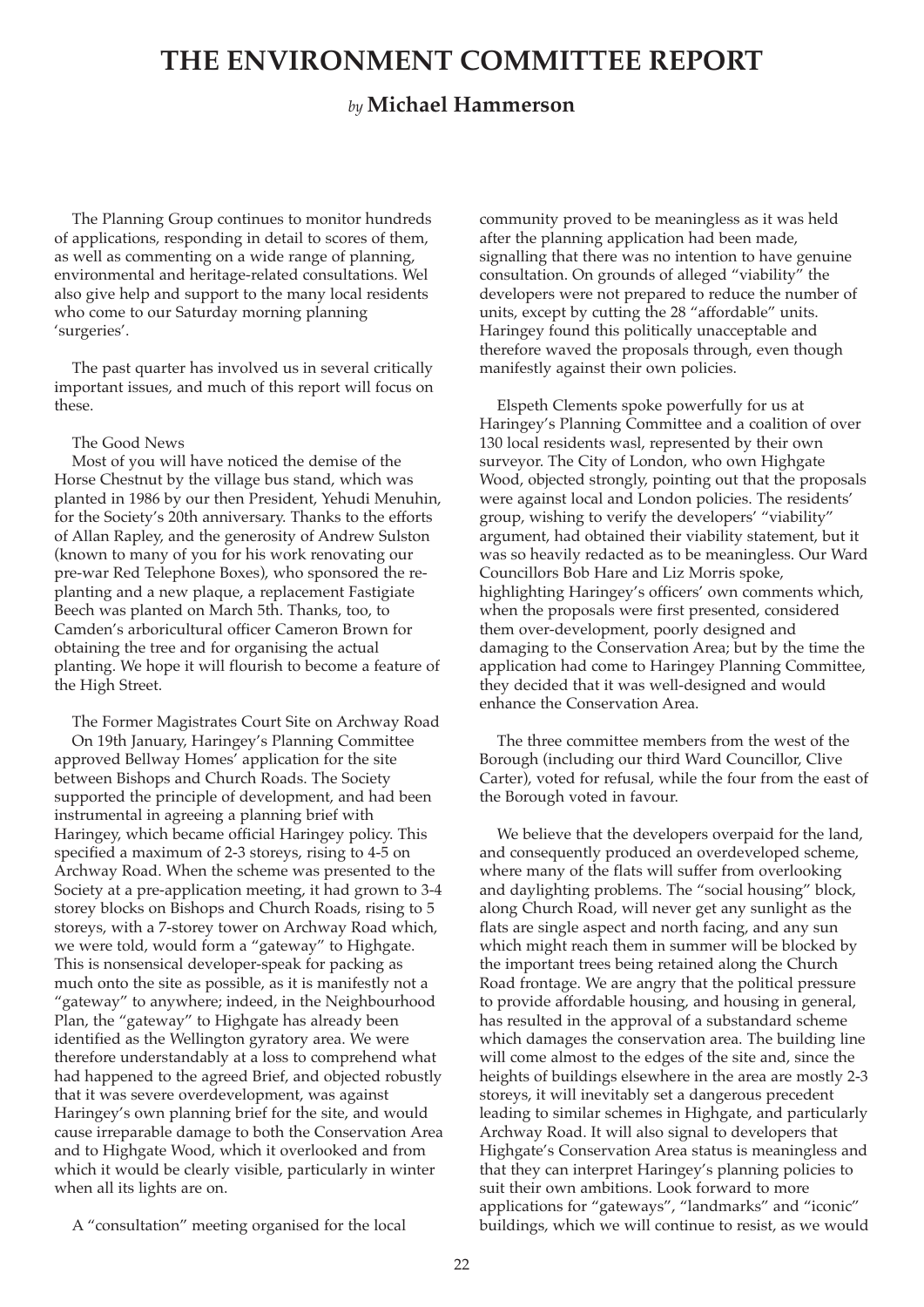any bad development.

The Athlone House Public Inquiry

This is the second major issue. Under the 2005 legal agreement, we and our colleagues in Hampstead have, for ten years, sought the restoration of the house. This has been against developers who have been determined to ignore the agreement, to demolish this important "heritage asset", and to replace it with what has been described as an "Arabian Nightmare" and a "Stalinist Wedding Cake" looming over Hampstead Heath.

We must pay tribute to the Athlone House Working Group team (the Highgate Society, the Heath and Hampstead Society, and the Highgate CAAC), who did months of preparatory work, attended most of the inquiry and reported on the "highlights" of the Inquiry.

First to acknowledge is our Counsel, David Altaras, a member of the Heath and Hampstead Society, who steered us through this and the previous inquiry. David did a vast amount of pro bono work for us, attending many meetings, providing advice and guidance whenever needed, advising our witnesses on their statements, and attending the inquiry for four days. While his clerk required him to charge a fee for three days' absence from his chambers, that fee was extremely modest, and the value of professional expertise we received from him was many times the cost of what we were charged. Those present on the final day agreed that his closing statement was by far the best of those made; it can be read on the Society's website.

Secondly, Jon Avent, our expert witness on the restoration of Athone House. A director of Mann Williams, a Bath-based firm of engineers specialising in the restoration of historic buildings, he read about our battle to save the house, and was so angered that he contacted us, offering his services pro bono. He agreed to be an expert witness, made a special visit to London to inspect the house, prepared first-class professional objections to Camden and the Inquiry, and came to London to speak at the inquiry and affirm the soundness of the house and the practicability of its restoration, contrary to the developers' claims. We were indeed fortunate to have support of this calibre from out of the blue.

Third was Professor Joseph Rykwert, renowned architectural historian, and the first to be awarded the RIBA Gold Medal, in 2014. Joseph, who had represented us at the 2011 Inquiry, agreed to take the witness stand once again, pro bono, and once again made clear his low opinion of the proposed architecture and the dubious basis on which it was predicated.

Our other expert witnesses were home-grown, but no less effective and willing to put their heads in the lion's mouth by speaking at the Inquiry. Planning Group member Gail Waldman spoke on the importance of Athone House and its architect. Her evidence was prepared jointly with Susan Rose, producing a great

deal of information on the importance of the house and its architect. She stood her ground firmly against the developers' QC's cross-questioning. Deborah Wolton, author of two books on Hampstead Heath, made a persuasive case for the critical importance of the house to the Heath landscape and the immense value placed on it by Londoners, citing the 1,000+ objections to Camden and the 5,200-signature petition urging Camden to enforce the S.106 Agreement to restore the house.

An honourable mention, too, for Gordon Maclean of the H&HS, whose many days' work on detailed calculations showed that the proposed house was materially larger than the existing one and therefore fell at the first legal hurdle, despite the developers' efforts to show the contrary. It transpired that our calculations coincided so closely with Camden's that it would be merely duplicating their evidence; this was likely to annoy the Inspector, and it was therefore decided not to present his evidence at the inquiry. Gordon's work was not wasted, as it enabled us to support Camden and satisfy ourselves that Camden's calculations could not be refuted by the developers. Nevertheless they tried to do so, taking as their arbitrary baseline the house as it was back in 2003 to "prove" that their building was actually smaller.

We considered many of the developers' arguments put forward by the appellants to be unsound, contradictory and even irrelevant. For example, at the beginning of the inquiry, the developers circulated a letter, refuting accusations that they were speculative developers and maintaining that they had a genuine client who "just wanted to build themselves a family home", and that they were "very important people – or at least they think they are" who demanded a house to meet their exceptional requirements - quite irrelevant in planning terms; yet they contradicted themselves by trying to claim that that restoration was unviable because the resultant house would not appeal to the type of market at which they are aiming! The identity of this "family" was not revealed, so we were expected to take the word of people who have already disregarded a solemn legal agreement from which they have profited enormously and which required them to "act in good faith".

We were incensed when the project architect, Robert Adam, told the Inspector that their proposals had been arrived at following "discussions with the local planning authority and local community members", since AHWG have had no discussions with them since before the 2011 inquiry, as David Altaras made clear in his closing statement.

The Inspector was Colin Ball, who presided over the key 2014 Smithfield Market Inquiry and who seemed to be weighing up all the issues. Despite Camden's declining to refuse on grounds of demolition of the house, we asked him if we could argue that the house should be retained, and he made clear that we could. Then, just before the start of the inquiry, he sent a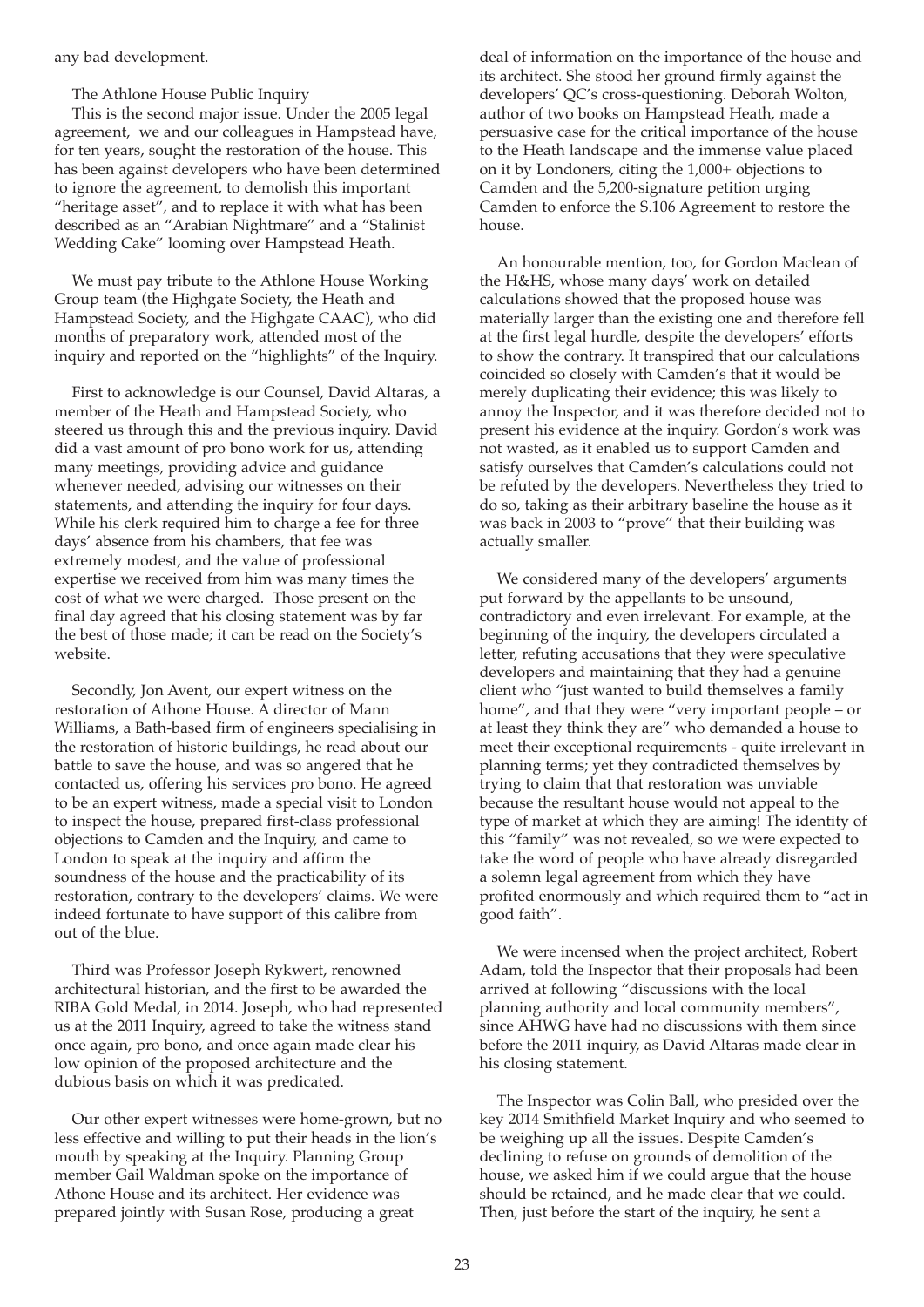message to all parties noting that a major source of objections had been the disregarding of the S.106 Agreement to restore the building, yet he had noted that the parties at the inquiry had not addressed this, and was therefore asking them to provide him with a position statement; this we were only too glad to provide, and we are hopeful that he may regard the failure to observe the S.106 Agreement as within his remit.

The developers argued that, although objectors had made much of the damaging impact on Heath views of their new building, in light-coloured Bath stone, a cleaned red-brick building would be equally jarring visually. We were able to contradict that on two points: firstly, that the newly-cleaned 1860s red brick Highgate School buildings at the top of Hampstead Lane, far from being obtrusive, simply looked beautiful and complemented the Conservation Area, of which they were an integral part; and, secondly, we produced a photograph of Athlone House, in strong low winter sunlight, with the white walls and reflecting windows of Highpoint, several hundred yards away, shouting its presence to Heath users – how much more would a Bath stone building on the site?

There was vastly more evidence from the developers, some of it very dangerous. We, Camden and the City of London did our best to convince the Inspector that it was flawed. Now, all we can do is to endure the wait until the decision is announced, some time before 15th June, so the next 10 or 12 weeks will be an anxious time for us. There is no doubt that the decision will have national significance. If the appeal is allowed, no undesignated heritage asset anywhere, however important, will be safe from ruthless developers with wily lawyers, and no Section 106 Agreement will be worth the paper it is written on, even though it is a legal obligation.

#### The Highgate Garden Centre

Despite the generous response of members to our appeal to help us fight the Garden Centre Inquiry, which enabled us to cover our costs, our appeal to fight the equally important – and equally costly – Athone House inquiry brought a disappointing response.

Following the decisive dismissal of the Highgate Garden Centre appeal, we have now established a separate charitable trust, approved by the Charity Commission, to raise funds to buy the site for the community. We are encouraged by Haringey's recognition of our aspirations and we have now taken over and around the Highgate Bowl land on two occasions; they are now fully persuaded of the importance of the land and are formalising its designation as public open space in their local planning documents.

#### The Archway Bridge

Over a year ago, we were called to a meeting with Haringey and Transport for London to discuss the revival of proposals to install anti-suicide measures at

Archway Bridge. That proved to be less a consultation than a notice that proposals had now been decided upon, and extremely clumsy and inept they were. We were promised further meetings, which never happened, and in December an application was submitted for permission to implement them. Though all support the intention, these proposed measures were neither well-designed nor effective and have attracted criticism from English Heritage, the Victorian Society and several local groups, as well as from Haringey and Islington's planners and conservation officers. After a useful meeting with both boroughs, it has been agreed that Transport for London will be invited to submit a far less damaging, and probably more effective, scheme along the lines of one commissioned some years ago by the Hornsey Lane Association. These came from the architect who designed similar measures for the Clifton Suspension Bridge.

#### The "Bishops" Area,

The pressure continues for major developments in the area between Compton Avenue and Stormont Road. These involve demolition of the houses for which it was designated as part of the Conservation Area, and their replacement with larger and often ostentatiouslydesigned mansions, with large basements with potential to cause problems for neighbours and trees. The can take up 50% or more of the large gardens which are an essential feature of the area formerly known as the "Fringes of the Heath Area of Special Character". Several roads, including View Road and Denewood Road, have already been seriously damaged by poor planning decisions granting permission for excessive and ugly developments – though a victory was scored during 2014: we succeeded in getting a vulgarly ostentatious pastiche Jacobean Mansion, intended to replace the elegant Edwardian house on the site at 21 Broadlands Road, dismissed on appeal. We object to most of them and a growing number of longer-term residents in those streets are beginning to appreciate the threat to their area from this new form of development much of iwhich speculative - and are working with us to oppose them.

#### The Hampstead Ponds Dams

Finally, as you will be aware, the Heath and Hampstead Society's efforts to halt the work to the Hampstead Ponds Dams through a judicial review unfortunately failed. The judge decided that the Reservoirs Act, under which the work is being done, allowed a single government-appointed engineer to exercise his own discretion as to what works were necessary and to order them to be implemented. A judicial review is an expensive business, but the Heath Society managed to raise the £100,000 necessary to meet its costs through an appeal to its membership. Efforts to persuade Camden Planning Committee to refuse the application were unsuccessful and an approach to the Minister to intervene brought the reply that she had no power to do so – which the Heath Society believe is not correct and will be pursuing. In the meantime, clearance works have started, notably tree felling in advance of the bird nesting season, and we and the other local